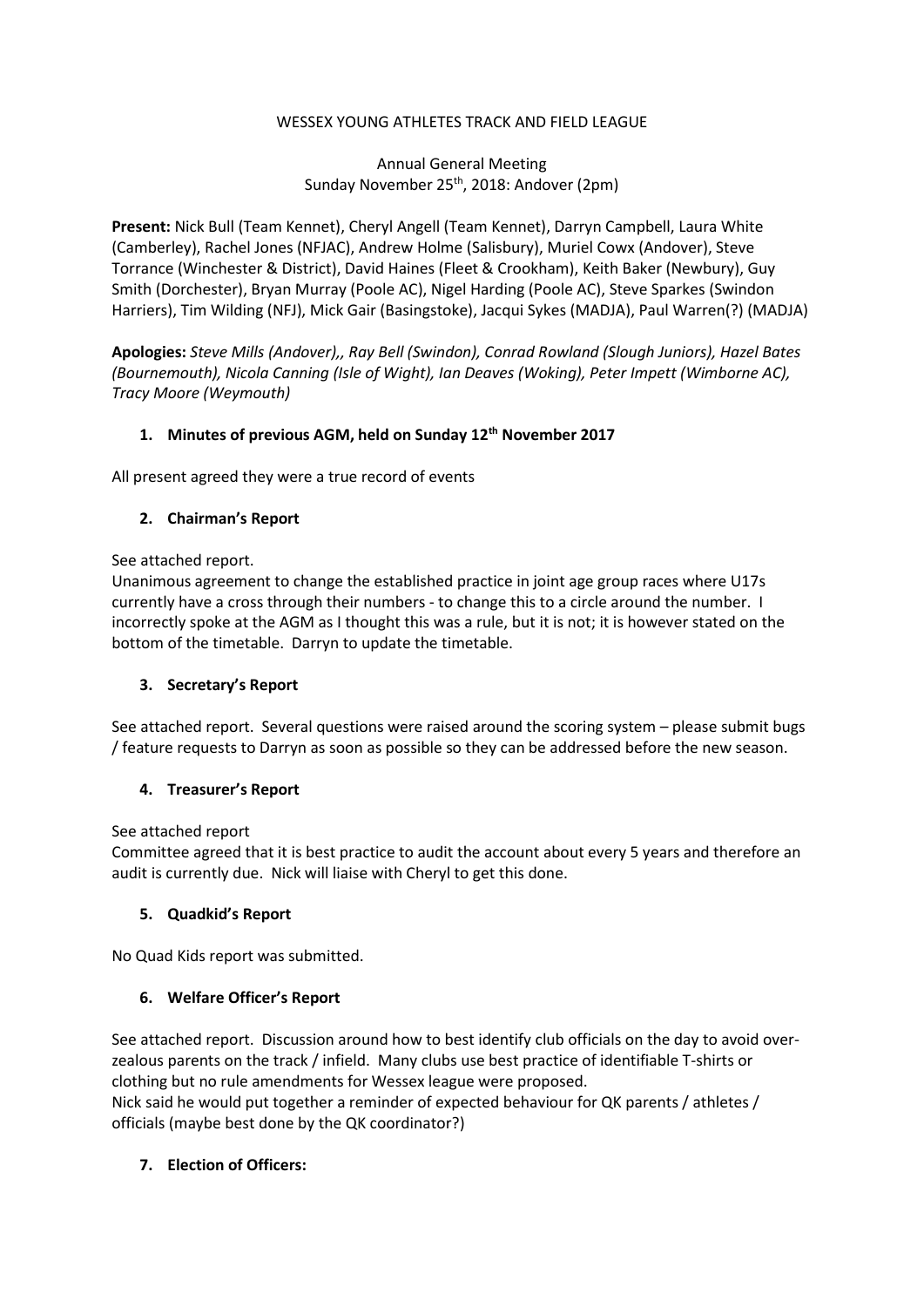| Tim Wilding (New Forest Juniors) |
|----------------------------------|
| Nigel Harding (Poole AC)         |
| Nick Bull (Team Kennet)          |
| Laura White (Camberley           |
| Darryn Campbell                  |
| Mo Cowx (Andover)                |
| Cheryl Angell (Team Kennet)      |
| Nigel Harding (Poole AC)         |
| Cheryl Angell (Team Kennet)      |
| Nick Bull (Team Kennet)          |
| Cheryl Angell (Team Kennet)      |
| Laura White (Camberley           |
| Tim Wilding (New Forest Juniors) |
|                                  |

Thanks to Mo for stepping into the QK coordinator role. Throughout the year please email Darryn with new QK records broken, any change in the season's top 3 finishers following each match & prepare a report for end of year :)

The league needs more co-ordinators. Nick to email clubs asking for volunteers

# 8. Clubs joining / leaving

There will be no change to the league structure in 2019

# 9. 2019 dates and venues. Nick will try to create a fixture matrix with the following dates:

- a. Match 1: April  $7<sup>th</sup>$ , 28<sup>th</sup>
- b. Match 2: May 19<sup>th</sup>, June 2<sup>nd</sup>
- c. Match 3: June  $9<sup>th</sup>$ , 30<sup>th</sup>
- d. Match 4: July  $7<sup>th</sup>$ ,  $14<sup>th</sup>$

# 10. League fees

AGM were happy with proposed league fees as a one-off for 2019:

- All hosting club's get free league affiliation
- Club's that don't host pay required £250
- Club's hosting 2nd match get normal £200
- New club's in league extra £50
- Weymouth non scoring club to pay £150

# 11. League affiliation

New Wessex League rule proposed and accepted regarding composite teams to accommodate UKA rule (Composite Team Rule 21 S4(4)).

"Composite teams planning on competing in the Wessex league must submit their application to the Wessex league by July  $31<sup>st</sup>$  of the preceding year"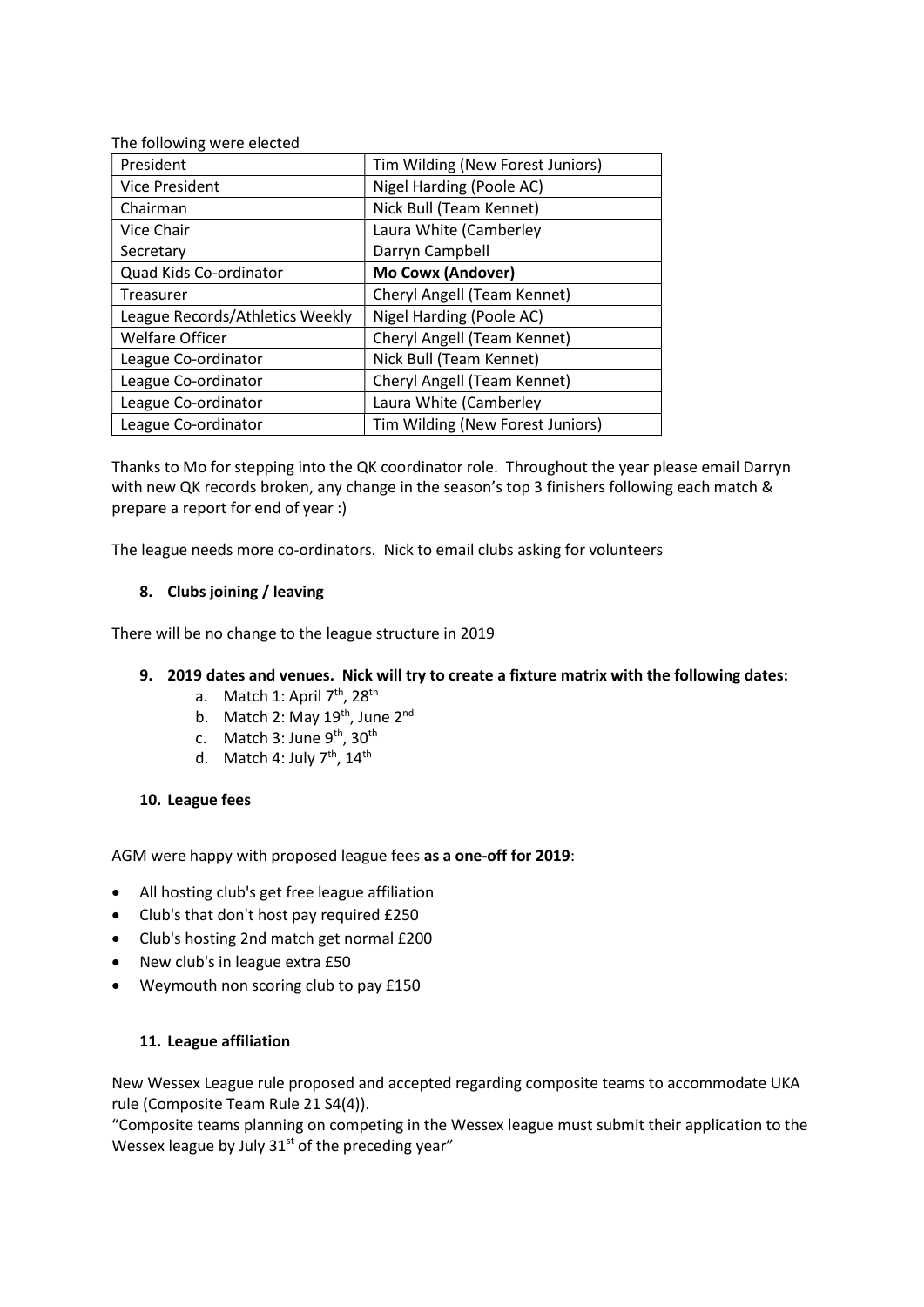#### 12. Matrix

Discussed and agreed that Weymouth and Poole Runners to compete in the same league matches and work together as a field team

#### 13. Timetable and team structure

No changes to the timetable or league structure were proposed

# 14. Validity of video evidence submitted by spectators or athletes when contesting race results

Conclusion: Video evidence may be accepted to query an official result at the discretion of the committee.

Agreed new rule in draft. We may re-evaluate this next year based on practical experience and application:

"Video evidence submitted to question an official result must first be submitted to the team manager of the club who will raise that evidence to the league coordinator or appropriate channels to the chief match official. The chief match official may choose to view the evidence and then take subsequent action based on that evidence, at their discretion, which may include postponing any decision until after the match, amending or overruling the result or allowing the original result to stand. Once a decision is made there can be no further appeal. Evidence must be submitted within a reasonable period of time, subject to the discretion of the committee"

Something else to fall out of this is the need for officials to print their name when signing in. Darryn to ensure the league are providing appropriate signing in sheets.

#### 15. Rules

The following rules were agreed

- Competition: "If 2 or more clubs are unable to attend a scheduled match then that match may be postponed at the discretion of the league chairman"
- (With respect to QK) "A 3<sup>rd</sup> jump will be allowed if the first 2 are NO jumps, failing that 3<sup>rd</sup> jump will result in 3 NO jumps" (new text underlined)
- Athletes must not mark their run up with any item apart from tape, chalk or marker provided by Host Team (For 2018 some leeway must be given on this rule) (old text struck through)
	- o This rule applies to both senior athletes and Quad Kids

It was decided that quad kids athletes failing all 3 field attempts or obtaining a DNF in their track races would be awarded 1 point. Action Darryn to update the scoring system.

# 16. Proposal to include photos of committee members & coordinators on the website

Agreed. Action for committee members to provide photos to Darryn for the website. Note I do not offer a photoshopping service :)

# 17. New UKA cage specification

Following cages need to be fixed before the start of next season to comply with new UKA cage specification rules: